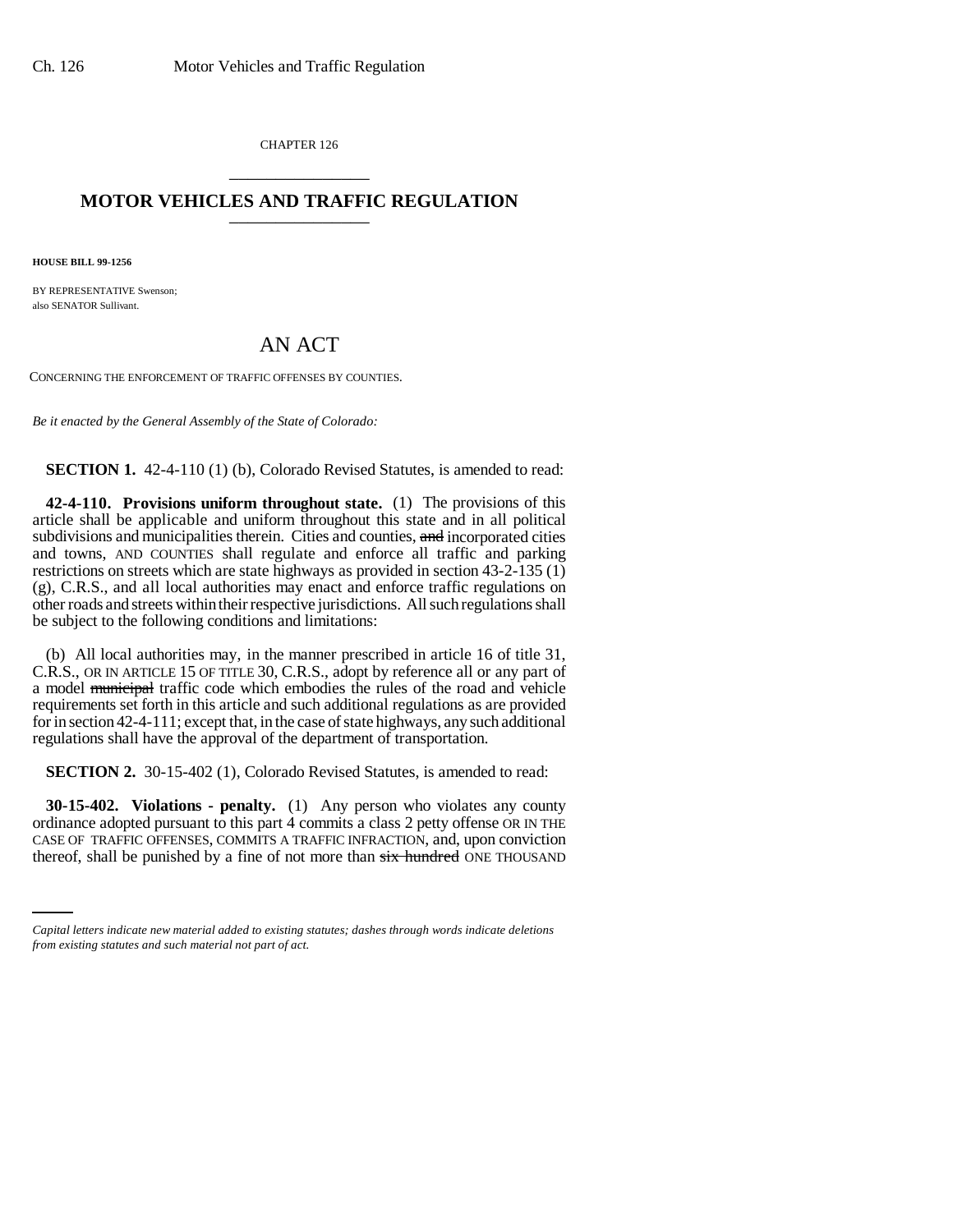dollars for each separate violation. If authorized by the county ordinance, the penalty assessment procedure provided in section 16-2-201, C.R.S., may be followed by any arresting law enforcement officer for any such violation. As part of said county ordinance authorizing the penalty assessment procedure, the board of county commissioners may adopt a graduated fine schedule for such violations. Such graduated fine schedule may provide for increased penalty assessments for repeat offenses by the same individual. IN THE CASE OF COUNTY TRAFFIC ORDINANCE VIOLATIONS, THE PROVISIONS OF SECTIONS 42-4-1701 AND 42-4-1703, C.R.S., AND SECTIONS 42-4-1708 TO 42-4-1718,C.R.S., SHALL APPLY; EXCEPT THAT THE FINE OR PENALTY FOR A VIOLATION CHARGED AND THE SURCHARGE THEREON IF AUTHORIZED BY COUNTY ORDINANCE SHALL BE PAID TO THE COUNTY.

**SECTION 3.** 30-15-401 (1) (h), Colorado Revised Statutes, is amended to read:

**30-15-401. General regulations.** (1) In addition to those powers granted by sections 30-11-101 and 30-11-107 and by parts 1, 2, and 3 of this article, the board of county commissioners has the power to adopt ordinances for control or licensing of those matters of purely local concern which are described in the following enumerated powers:

(h) To control and regulate the movement and parking OF VEHICLES and motor vehicles on public property; except that MISDEMEANOR TRAFFIC OFFENSES AND the posted speed limit on any state highway located within the county shall be deemed a matter of statewide interest. The county may establish fire lanes and emergency vehicle access on public or private property zoned commercial or residential and provide for fines and punishment of violators.

**SECTION 4.** 42-2-127 (5.6), Colorado Revised Statutes, is amended to read:

**42-2-127. Authority to suspend license - to deny license - type of conviction - points.** (5.6) (a) Any municipality may elect to have the provisions of subsection (5.5) of this section apply to penalty assessment notices issued by the municipality pursuant to counterpart municipal ordinances. Whenever a municipality reduces a traffic offense, the reduced offense and the points assessed for such reduced offense shall conform to the point assessment schedule under section 42-2-127 (5).

(b) ANY COUNTY MAY ELECT TO HAVE THE PROVISIONS OF SUBSECTION (5.5) OF THIS SECTION APPLY TO PENALTY ASSESSMENT NOTICES ISSUED BY THE COUNTY PURSUANT TO COUNTERPART COUNTY ORDINANCES. WHENEVER A COUNTY REDUCES A TRAFFIC OFFENSE, THE REDUCED OFFENSE AND THE POINTS ASSESSED FOR SUCH REDUCED OFFENSE SHALL CONFORM TO THE POINT ASSESSMENT SCHEDULE UNDER SECTION 42-2-127 (5).

**SECTION 5.** 42-4-1701 (5) (a), Colorado Revised Statutes, is amended to read:

**42-4-1701. Traffic offenses and infractions classified - penalties - penalty and surcharge schedule.** (5) (a) At the time that any person is arrested for the commission of any misdemeanors, petty offenses, or misdemeanor traffic offenses set forth in subsection (4) of this section, the arresting officer may, except when the provisions of paragraph (c) of this subsection (5) prohibit it, offer to give a penalty assessment notice to the defendant. At any time that a person is charged with the